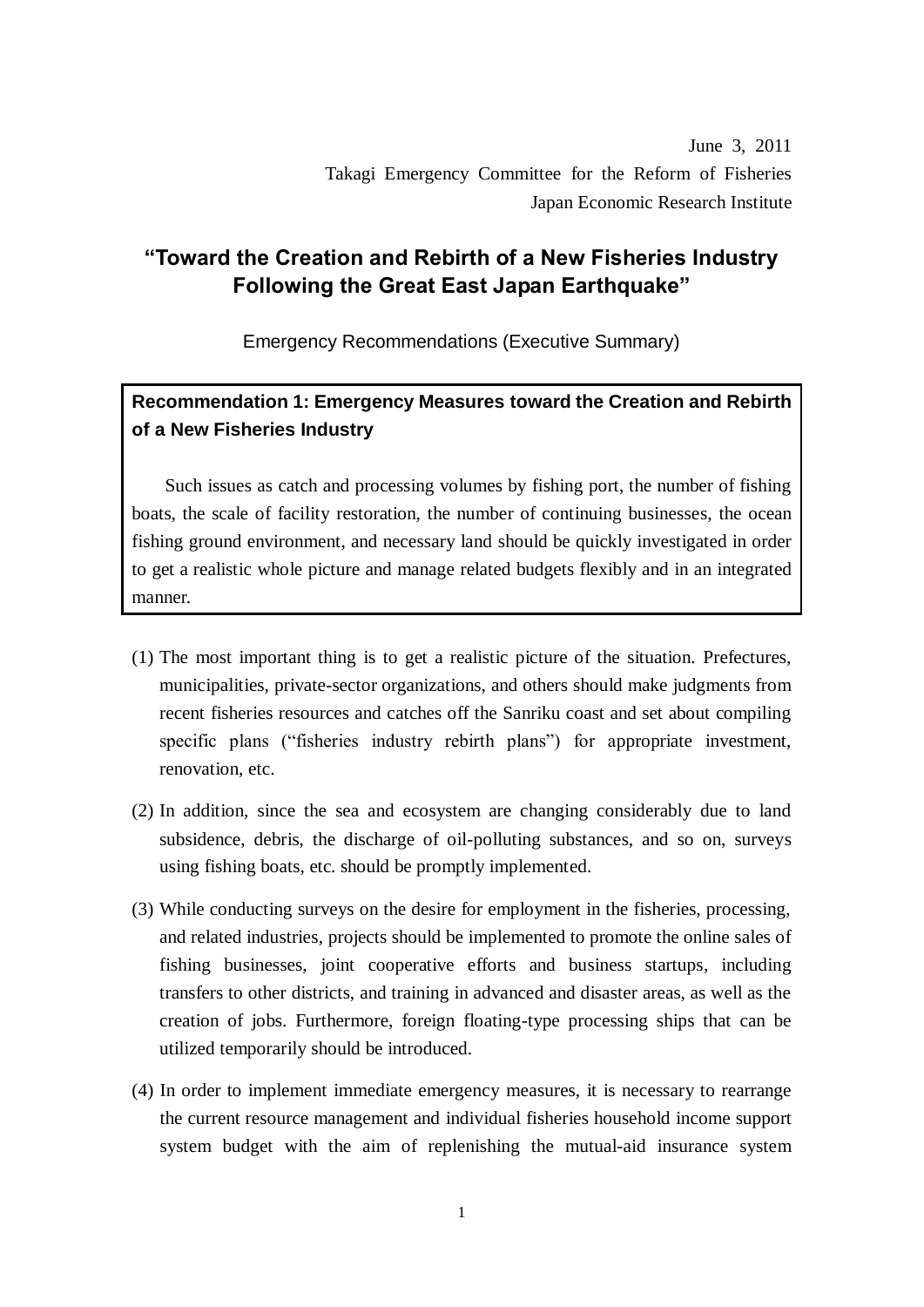uniformly nationwide, creating an "individual fisheries household income support system relating to the Great East Japan Earthquake" with the aim of restoring resources and fishing grounds, and applying this system for one–three years until business recovers from the disaster. In addition, the barriers in budget classification by hardware, software, harbors and fishing ports, business composition, and within ministries should be abolished as far as possible.

# **Recommendation 2: Fundamental and Drastic Measures for the Creation and Rebirth of a New Fisheries Industry**

- ① The construction of fishing cities and fishing communities (fishing villages, fishing port hamlets) should be carried out in accordance with new ideas, such as the integrated establishment of industrial centers, the separation of work-related and residential areas, the transfer of communities to high ground, and a change of thinking from disaster prevention to evacuation.
- (1) Regarding hub fishing cities, it is necessary to compile fisheries industry rebirth plans with realistic numerical targets for capacity (about half of the peak time) based on surveys of catch capacity, processing capacity, sales capacity, land acquisition capacity, and so on in view of the present volume of resources off the Sanriku coast, past catch achievements, etc.

In addition, regarding fishing communities (fishing villages, fishing port hamlets) as well, it is necessary to compile fisheries industry rebirth plans, either singly or together with other communities, taking into account past catch achievements, aquaculture achievements, number of fishing boats, number of fishing businesses, number of successors, and so on, as well as conditions in the wake of the disaster, distance between fishing villages, etc.

- (2) It is necessary to analyze and evaluate the effects and negative impact of harbor entrance breakwaters and seawalls from an objective and broad perspective. Evaluation should be conducted not only from the conventional engineering viewpoint but also from the perspectives of psychology and human behavioral science and the environment.
- (3) Regarding districts that are close to one another in terms of geography, history, and scope of operations, it is necessary to designate a hub city and integrate facilities and functions there. Compact fishing cities should be built with an integration of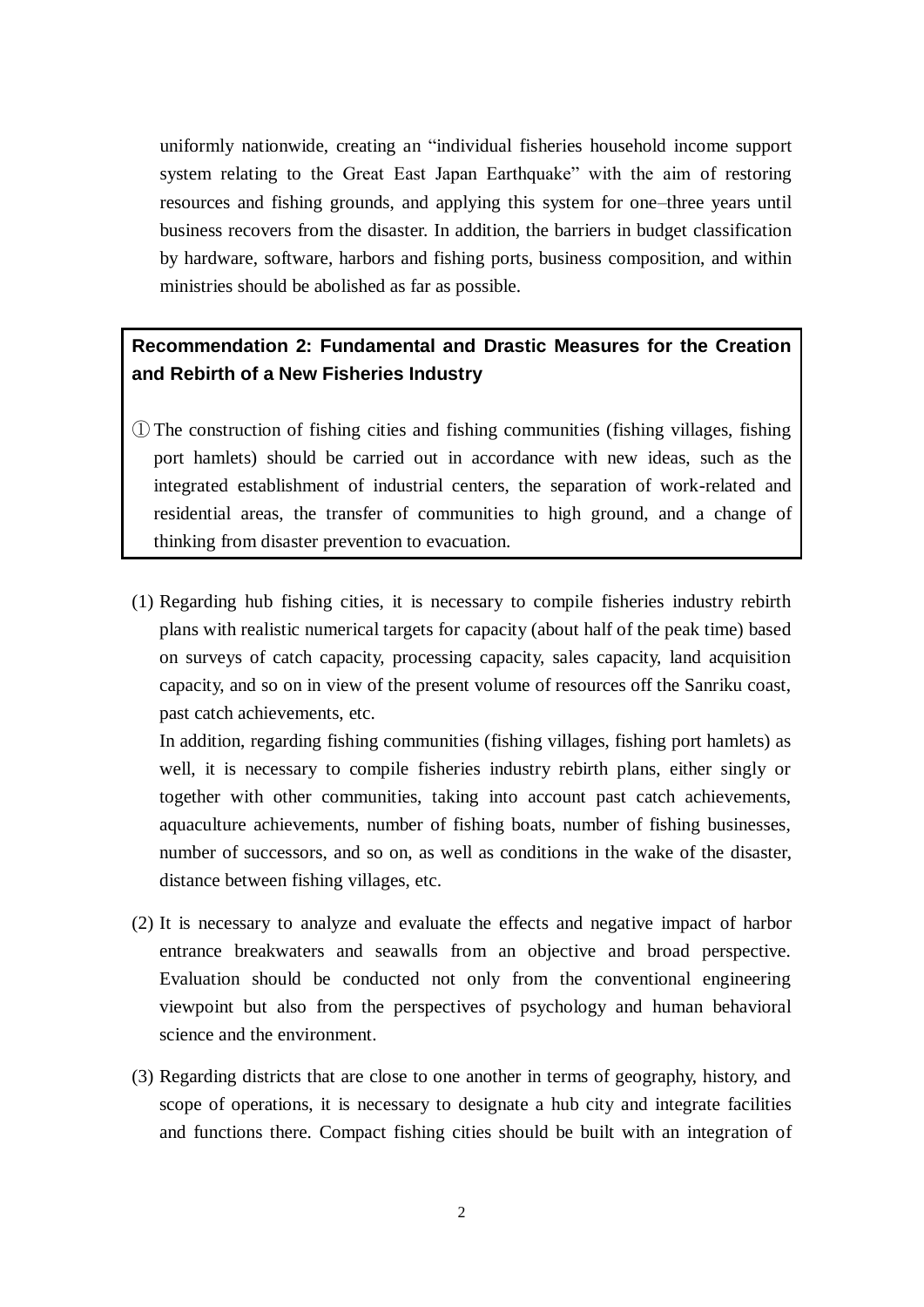fisheries, distribution, processing, and related industries, and facilities should be rationalized and advanced.

(4) Regarding type 1 and type 2 fishing ports, workplaces and residences should be separated as far as possible. In the case of small-scale fishing ports and facilities where small fishing boats and so on are gathered and anchored, they should be integrated in a hub fishing port. In addition, residences should be moved to high ground as far as possible. If that is not possible, evacuation routes and evacuation places should be built.

#### **Recommendation 2:**

② In order to restore such resources as club mackerel, South American pilchard, and skipjack tuna, which are in a state of depletion, it is necessary to set the total allowable catch (TAC) at a low level, eliminate unnecessary competition, and introduce the individual quota (IQ) and individual transferable quota (ITQ) systems so as to stabilize prices and reduce expenses.

Furthermore, if necessary for the recovery of regional industry, processing development quotas should be set for each hub fishing city port.

(1) At present the resource condition is worsening for these fish migrating in the Tohoku sea area. Because of the disaster, even if they are caught, there is a lack of processing and freezing capacity, and consumption seems to be declining due to the impact of radioactive substances. Consequently, it is necessary to restore marine resources and make efforts to stabilize prices and reduce expenses. For this purpose, the IQ and ITQ systems, which have been adopted overseas and in Niigata Prefecture, should be introduced.

In response to the decline of income due to fishing catch cuts, it is necessary to adopt a newly established individual fisheries household income support system for fisheries and to support economies, including fishers.

(2) In order to promote these measures, a processing development quota (% distribution) designating the size of the catch beforehand should be fixed in hub fishing cities so as to contribute to the early recovery of the disaster areas. As a result, the marine product catch for the area concerned will be obligatory, and recovery will be supported.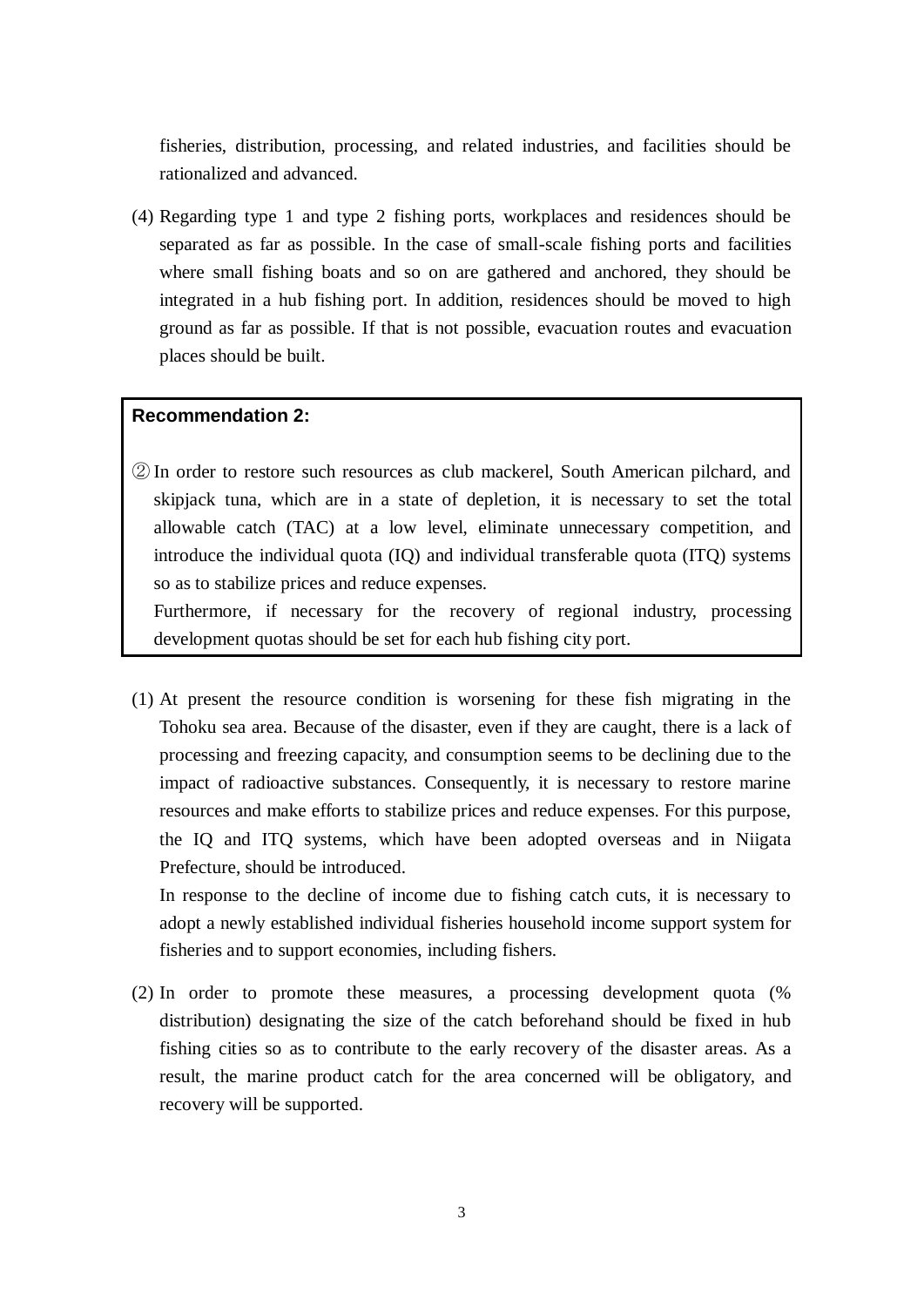- (3) The fishing, distribution, processing, and related industries should endeavor to achieve development in an integrated manner. Even if marine products are caught, fishing cities will not achieve recovery without the restoration of other industries as well. It is necessary to establish port entry and landing systems in which fishing boats can look forward to a comprehensive range of services, including the purchase of daily items and boat repair and maintenance. Fishing cities should also strive to coordinate capabilities and functions with neighboring fishing cities.
- (4) Furthermore, efforts should be made to develop a processing industry with high-level hygiene maintenance functions. In particular, for the overseas market it should meet high-level processing and hygiene standards (HACCP, ISO). Through these system revisions and the construction of new fishing cities, there should be a setup linking the stable supply of marine products and the sustainability of marine resources.

#### **Recommendation 2:**

- ③ Fishing rights should be broadly opened in order to promote new entry and ensure successors, vitalize coastal fishing, and stabilize income. In addition, it is necessary to open the doors of fisheries cooperative associations widely to related industries in the community as a whole and to make such processes as management and decision making transparent.
- (1) Marine resources are a common asset of the Japanese people. Fishing rights also are the right to catch a common asset of the nation. Fishers are granted only a limited right in the form of fishing rights.
- (2) In the case of both fishing rights for aquaculture and set-net fishing rights, it is forecast that the shortage of successors and other factors have been accelerated and business difficulties exacerbated by the Great East Japan Earthquake. Therefore, fishing rights should be opened widely to private companies and others as well, and efforts should be made to eliminate the shortage of successors and continue the industry.

In addition, compared with other countries, productivity is low in Japan because the scale of fisheries and fish cultivation is far too small. The expansion of scale and rationalization should be carried out within the scope of total capacity. At such times, prefectures should directly grant fishing rights to companies and fishers.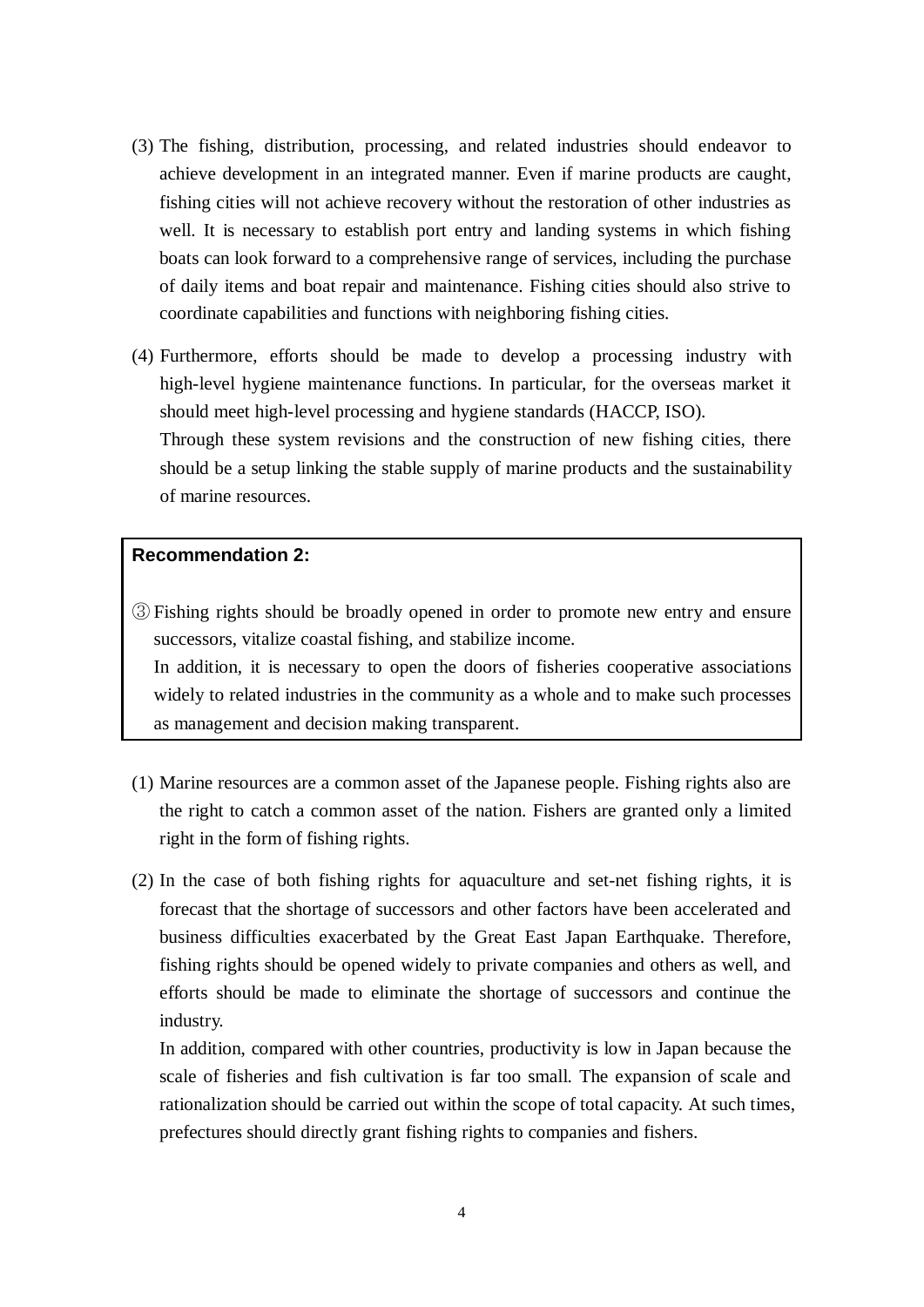(3) The eligibility for full membership of fisheries cooperative associations should be opened to marine-related industries as well (processing, distribution, shipbuilding, wholesale, etc.), and they should become the central organization in the district. Alternatively, efforts should be made so that corporations can be established with the same membership.

Furthermore, fisheries cooperative associations have chronic deficits and cover them with obscure non-business revenue. In conjunction with recovery from the disaster, for which many subsidies are being granted, fisheries cooperative associations should introduce external auditing by certified public accountants.

## **Recommendation 3: Accurate and Speedy Disclosure of Information on Radioactive Contamination and Establishment of Research Setup**

In order to prevent pollution of the sea and marine products by radioactive substances, it is necessary to conduct the accurate and speedy disclosure of information, and fisheries research institutes themselves should collect data and implement monitoring surveys.

At the same time, it is necessary to quickly establish a research and inspection setup independent of the nuclear power industry and urgently investigate internal exposure to radiation and the mechanism of bioconcentration in marine life as a result of radioactive substances.

(1) Almost no basic research is being conducted regarding the mechanism of bioconcentration and the impact of internal exposure to radiation, and the credibility of announcements by the government is doubtful.

In addition, regarding sea pollution data, as well as announcements by the Tokyo Electric Power Co., from the perspective of research on the ocean ecosystem, fisheries research institutes should conduct surveys over a wide area actively, regularly, and continuously and supply information to fisheries-related people, consumers, and the general public.

Furthermore, in order to ensure food safety and peace of mind, it is also extremely important for marketers to conduct their own inspections of shipped marine products, and necessary assistance should be provided.

(2) So far fisheries research institutes have not conducted their own research on the impact of wastewater discharged from nuclear power plants either. A "marine life radiation research institute," including foreign researchers, should be established as